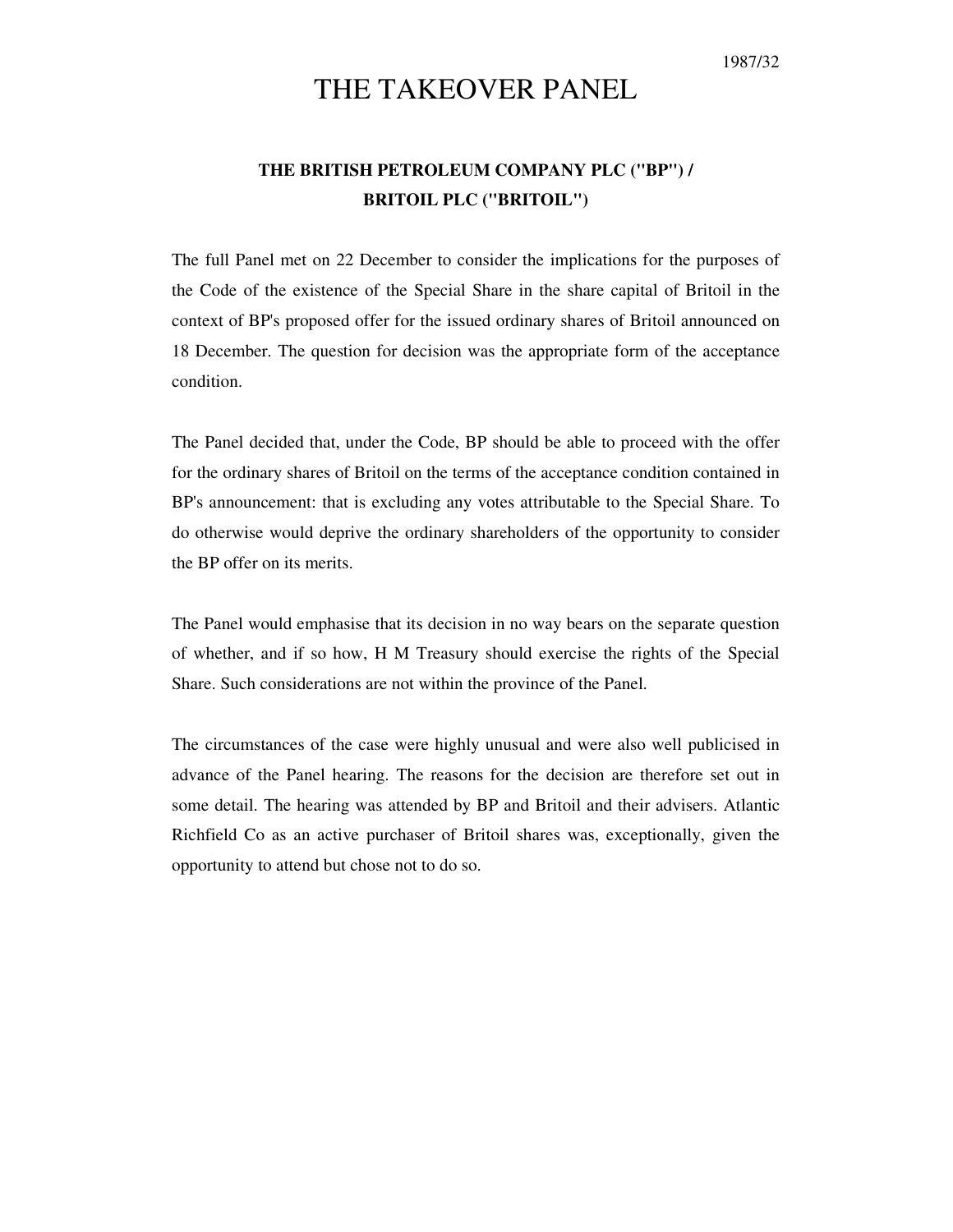#### THE ISSUE

The share capital of Britoil consists of ordinary shares carrying the entire economic interest in Britoil and one vote each in general meetings. H M Treasury holds the Special Share, the significance of which is its voting power. Although in normal circumstances the Special Share does not carry voting rights, it carries a majority of the voting rights on a poll at general meetings of shareholders of Britoil in the event of any person offering to acquire more than 50% of the ordinary shares, as well as on certain other events. Accordingly, even if BP were to acquire under its offer more than 50% of the ordinary shares, and if H M Treasury were to exercise its rights in relation to the Special Share, BP would not be in a position to exercise the degree of control that is normally associated with the ownership of more than 50% of the voting shares.

The central issue was the appropriate acceptance condition for the offer, which determines the number of shares an offeror must acquire before its offer can succeed. The relevant requirement of Rule 10 of the Code is that, in the case of an offer which, if accepted in full, would give the offeror over 50% of the voting rights, the offer must not be capable of becoming unconditional unless the offeror in fact acquires shares carrying over 50% of the voting rights. Rule 10 is set out in full as an Appendix to this statement.

Rule 9 of the Code, generally, requires that a person who acquires 30% or more of the voting rights of a company must make a general offer to the holders of all other voting equity shares. Such an offer must be subject to a similar acceptance condition. The implications for the purposes of Rule 9 therefore also fell to be considered. The relevant parts of Rule 9 are also set out in full in the Appendix to this statement.

The issue for the Panel was how to apply these Rules to a situation where there is a Special Share, as in Britoil.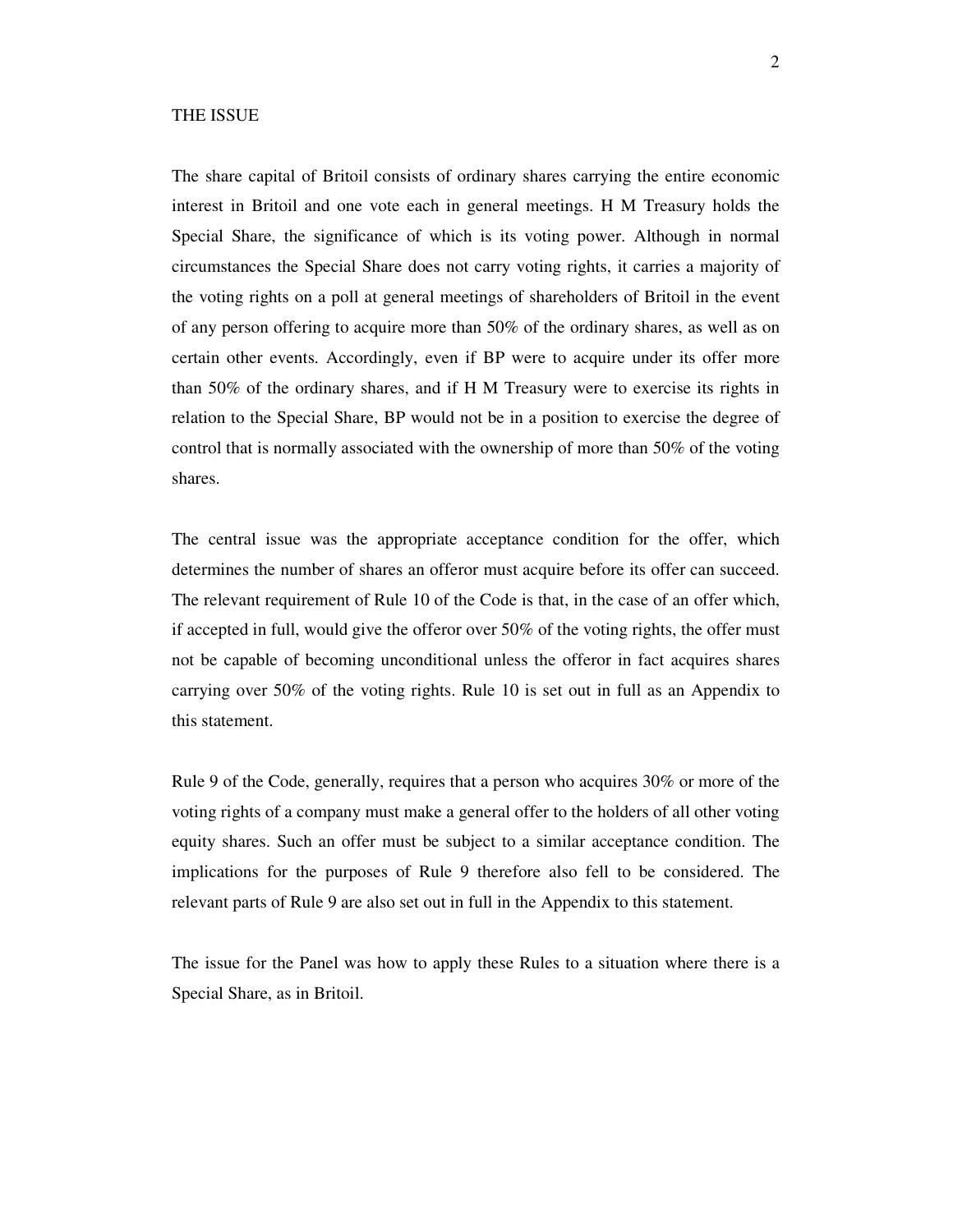#### THE FUNCTIONS OF THE PANEL

The Panel emphasises that, as is clear from the Code, it is not concerned with the question of whether an offer price represents the appropriate price for the shares in question: this is a matter for the company itself and its shareholders. Nor is the Panel concerned with those wider questions of public interest which are the concern of the Government. The Panel's duty is to provide an orderly framework within which the shareholders can decide upon whether to accept an offer for their shares on the basis of full and equal information and on the basis that they are treated fairly and equally.

It is the Special Share which gave rise to the issue before the Panel. The task of the Panel is, however, to have regard to the interests of ordinary shareholders in the context of the proposed offer. H M Treasury, as holder of the Special Share, did not attend the hearing: they acknowledged that the issue was one for the Panel to determine, but did not wish to express any view as to what decision should be reached.

#### THE PURPOSE OF THE RELEVANT RULES AND BACKGROUND TO THE ISSUE

The Code is founded on certain General Principles, which are reflected in the Rules, and the Code frequently has to be applied to meet new situations. This is why the Code places specific emphasis on applying the spirit of the Code to situations not explicitly covered by the Rules. It is on this basis that the Panel approached its consideration of Rule 10.

The purpose of Rule 10 is straightforward. It seeks to secure that, where a person attempts to take over a company, the premium necessary to obtain control must be paid. This can only be said to have been achieved if over 50% of the voting shares are acquired. In this way the majority of voting shareholders express their view as to the appropriate price. In addition, shareholders are entitled to be certain that, if they accept an offer, the offeror will only acquire their shares in the event that he acquires over 50% of the voting rights and legal control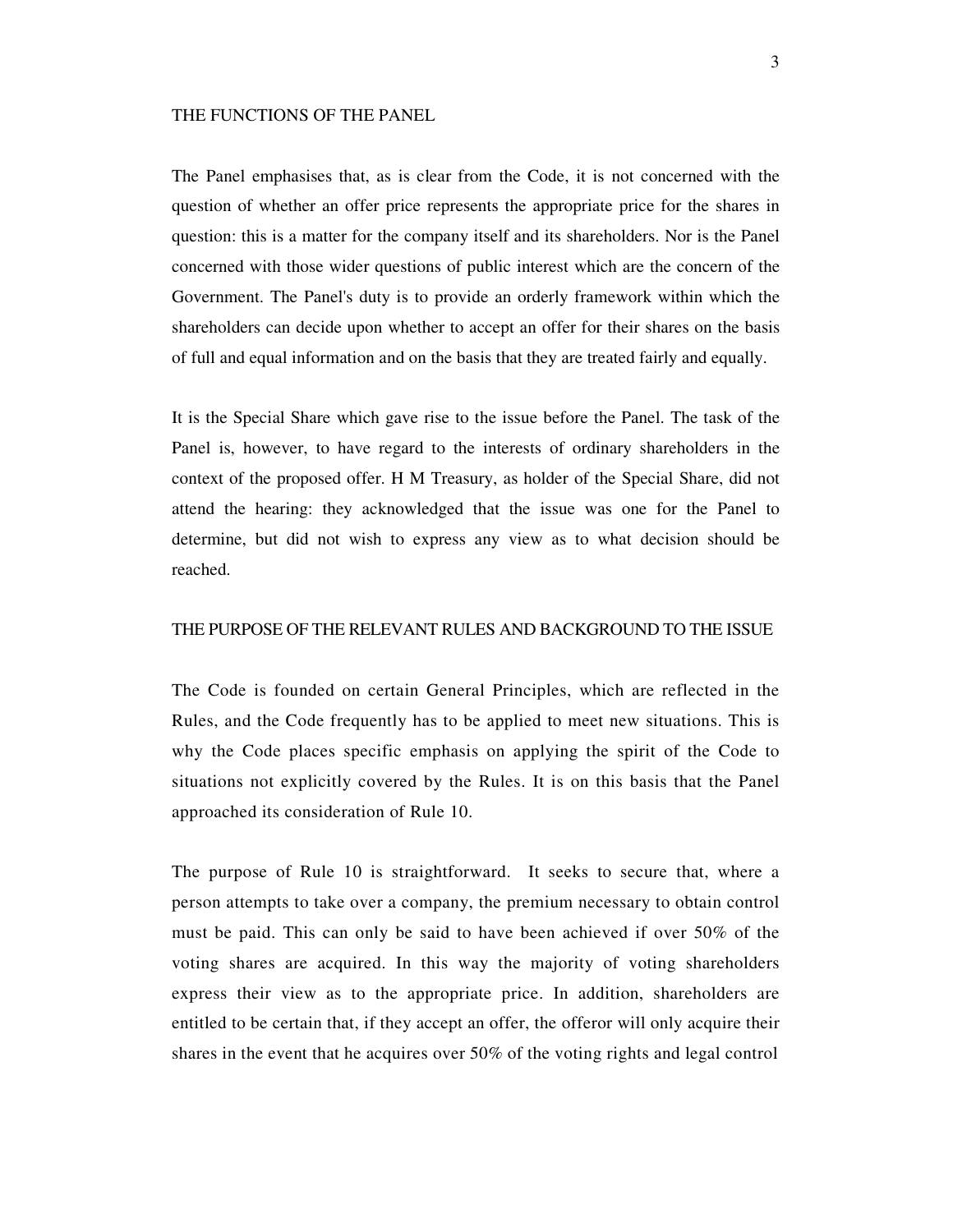accordingly passes. Once this position has been reached, the Code protects other shareholders who had not previously decided to accept the offer by requiring the offeror in a normal case to leave the offer open for a further 14 days. The acceptance condition under Rule 9 is designed to secure the same result with regard to a mandatory offer as Rule 10 provides for a voluntary offer.

All the parties appreciated that Britoil's Special Share gave rise to difficulty in the application of Rules 9 and 10. Britoil's advisers took the view that any hearing to resolve the issue prior to the announcement of an offer would be inappropriate, since it would involve a formal ventilation of matters affecting a bid for Britoil which might never materialise. BP, in its offer announcement, expressly recognised the need for a decision by the full Panel. The acceptance condition in their offer, which effectively takes no account of the Special Share, was expressed to be subject to the requirements of the Panel. So the market was informed of BP's intentions, but also of the question which needed to be resolved. BP had announced their offer on 18 December, and the hearing was immediately convened for the earliest date which would enable the parties to make submissions.

### THE PANEL'S DECISION

The Panel approached the position in the context of the rights of the Special Share. The Articles of Britoil provide that in certain eventualities H M Treasury may exercise control over Britoil. One of the situations in which such control would become exercisable was expressly stated to be upon an offer being made for Britoil's ordinary shares. So such an offer is fully consistent with the continued existence of the Special Share and the exercise of the rights conferred thereby. The Panel therefore approached its consideration of the case on the basis that the existence of the Special Share does not prevent shareholders from receiving and considering an offer for their shares.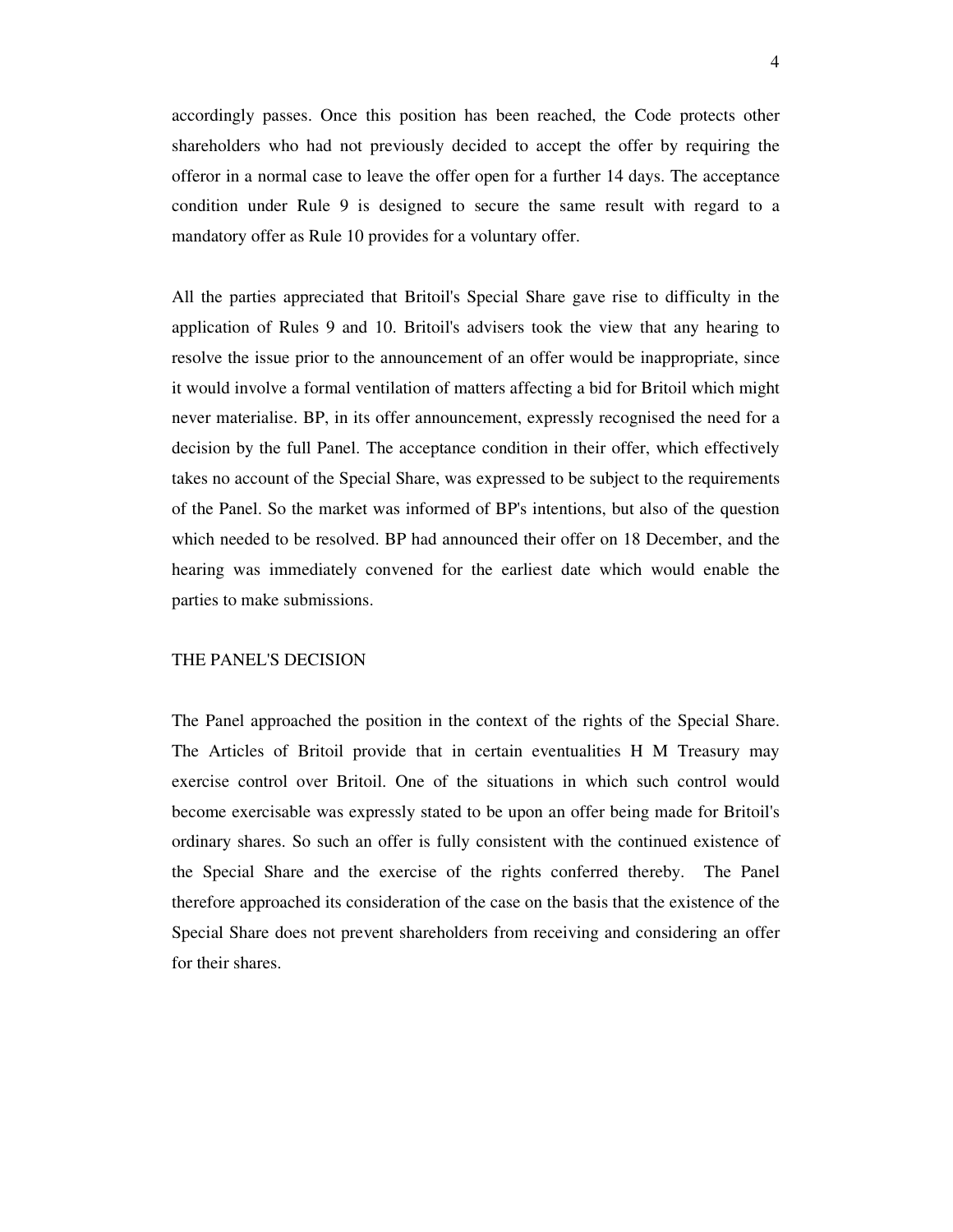The Panel considered that a literal application of Rule 10 would be inappropriate. It would have the effect that the BP offer would not fall within the ambit of the Rule at all, since, if accepted in full, it would not lead to BP holding shares carrying over  $50\%$ of the voting rights of Britoil. The existence of the Special Share would preclude this outcome. This would be so despite the fact that BP were offering for all the ordinary shares. Thus, on a literal reading, the criterion of the Rule could not be achieved and shareholders would lack proper protection. The Panel took the view that such an approach would be unacceptable and that it should interpret the Rule in accordance with commonsense and fairness to all involved.

Once the Panel had rejected a literal approach, there were two possibilities open to it. It could either permit the offer to go ahead with the condition incorporated in its offer by BP (which ignores the Special Share) or the Panel could require BP to make its offer subject to H M Treasury requiring Britoil to redeem the Special Share. The imposition of the latter condition would have the effect that the ordinary shareholders would not be able to consider an offer for their shares until such time in the future as H M Treasury required redemption of the Special Share. The Panel did not consider it right that shareholders should be deprived of this opportunity, and considered that it was fair to all the ordinary shareholders that they should have the opportunity of considering the BP bid on its merits without a condition of a kind which BP could not itself fulfil being imposed.

Britoil did not urge the Panel to take any particular approach, and expressed their own concern that the imposition of a normal acceptance condition with a further condition requiring redemption of the Special Share might have the effect of denying the shareholders an opportunity to realise their shares in early 1988 at the current offer price.

Britoil did however very helpfully set out for the consideration of the Panel a number of concerns they would have if the bid were to proceed in accordance with BP's offer announcement. These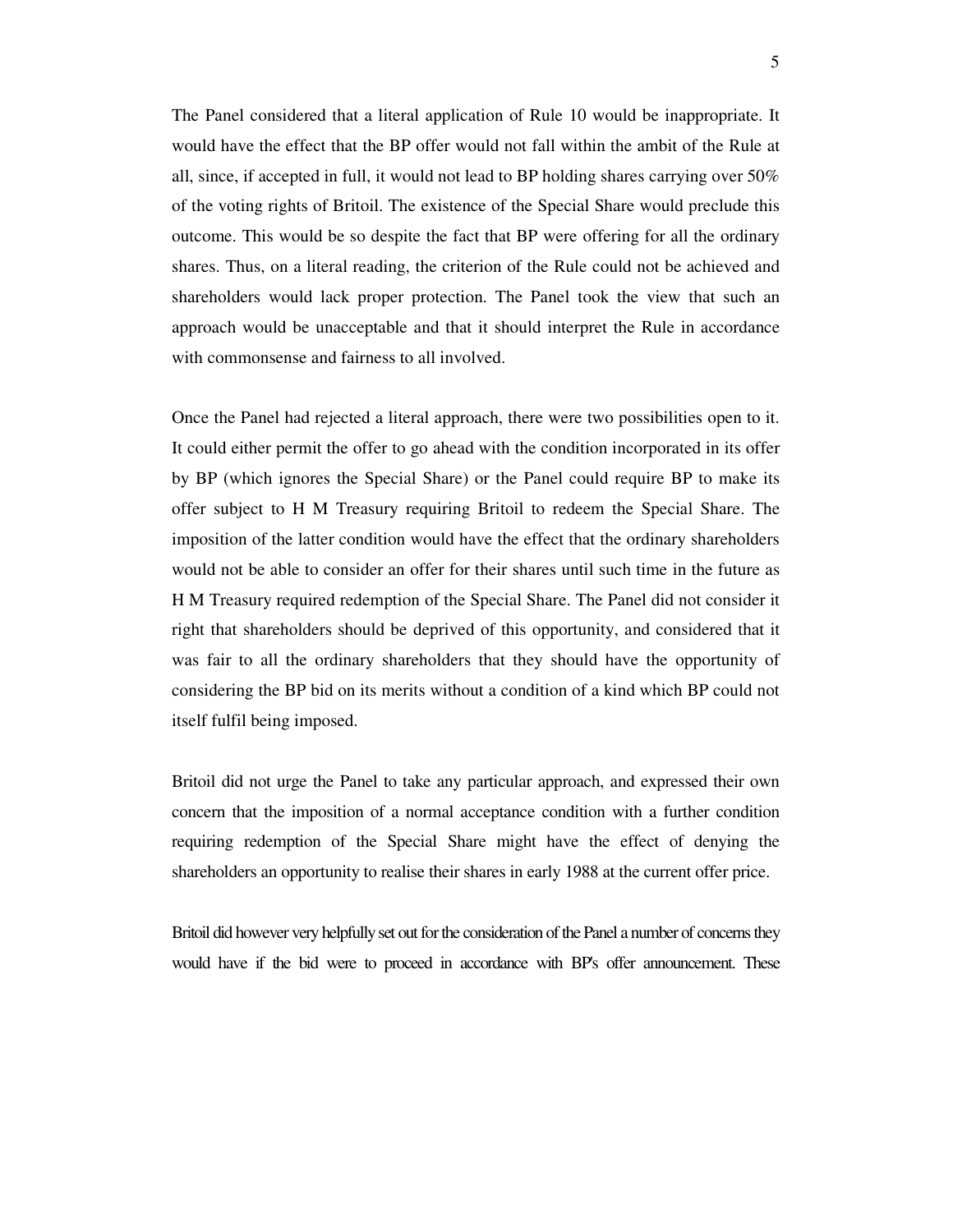related to the question whether shareholders in Britoil would receive a proper premium for control of their shares and the uncertainty, for minority shareholders who decline to accept the offer, as to the future management of the company given the existence of the Special Share.

As to the proper premium, BP informed the Panel that in formulating its offer it had made no discount for the existence of the Special Share from the premium for control which they would otherwise have offered. Britoil contended by contrast that there would be uncertainty as to whether shareholders were receiving a full premium for control whilst the Special Share remains in existence. The Panel considered that it would be wrong to prevent the shareholders from being entitled to consider whether, in their judgment, they were receiving an adequate premium for parting with control of the shares of their company. It is the shareholders who should evaluate the rival arguments of the parties.

Britoil also suggested that shareholders could be protected by requiring BP not to make its offer unconditional as to acceptances unless holders of 90% of the shares offered for had accepted. The Panel did not consider that this was appropriate. It would give a veto to a small percentage of shareholders. The Panel, whilst appreciating that shareholders would require careful advice as to the elements of uncertainty to which Britoil had drawn attention, considered that there may always be uncertainties affecting the future of a company which shareholders have to take into account in deciding whether to accept an offer. Although the Special Share is unusual in character, it is an aspect of the affairs of the company on which shareholders are essentially called upon to make their own judgment.

The Panel was confirmed in its view that the conditions of BP's offer should be framed so as to ignore the Special Share because of the difficulties that would otherwise arise in the case of a mandatory bid. If the Special Share was included, a mandatory bid in accordance with Rule 9 would be ineffective, because a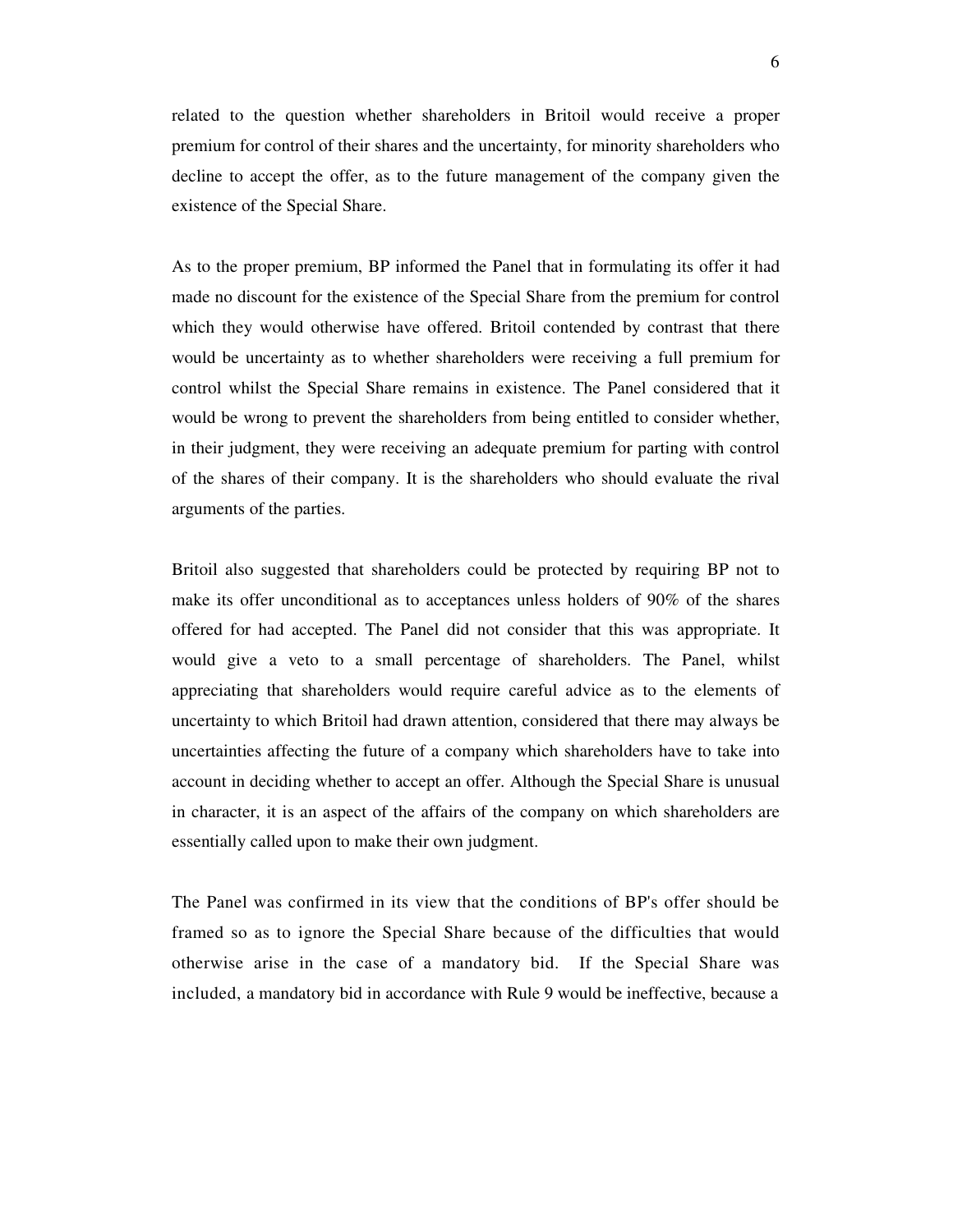purchaser might acquire 30% or more of the ordinary shares in Britoil without the possibility of a full offer succeeding. This would be wholly contrary to the principle underlying Rule 9.

The Panel also considers it would follow from its decision that, in the event of any mandatory bid for Britoil becoming required by reason of the acquisition by any purchaser of 30% or more of the ordinary shares, it would be appropriate for the acceptance condition to such a mandatory bid similarly to exclude any votes attributable to the Special Share.

The Panel is aware that there are a number of other companies in which Special Shares exist. The Panel wishes to make it plain that the present decision would only be treated as a precedent in regard to a Special Share in companies whose Articles conferred a Special Share in equivalent terms to that in the case of Britoil and would consider any issues which arose out of other Special Shares as and when occasion arose.

23 December 1987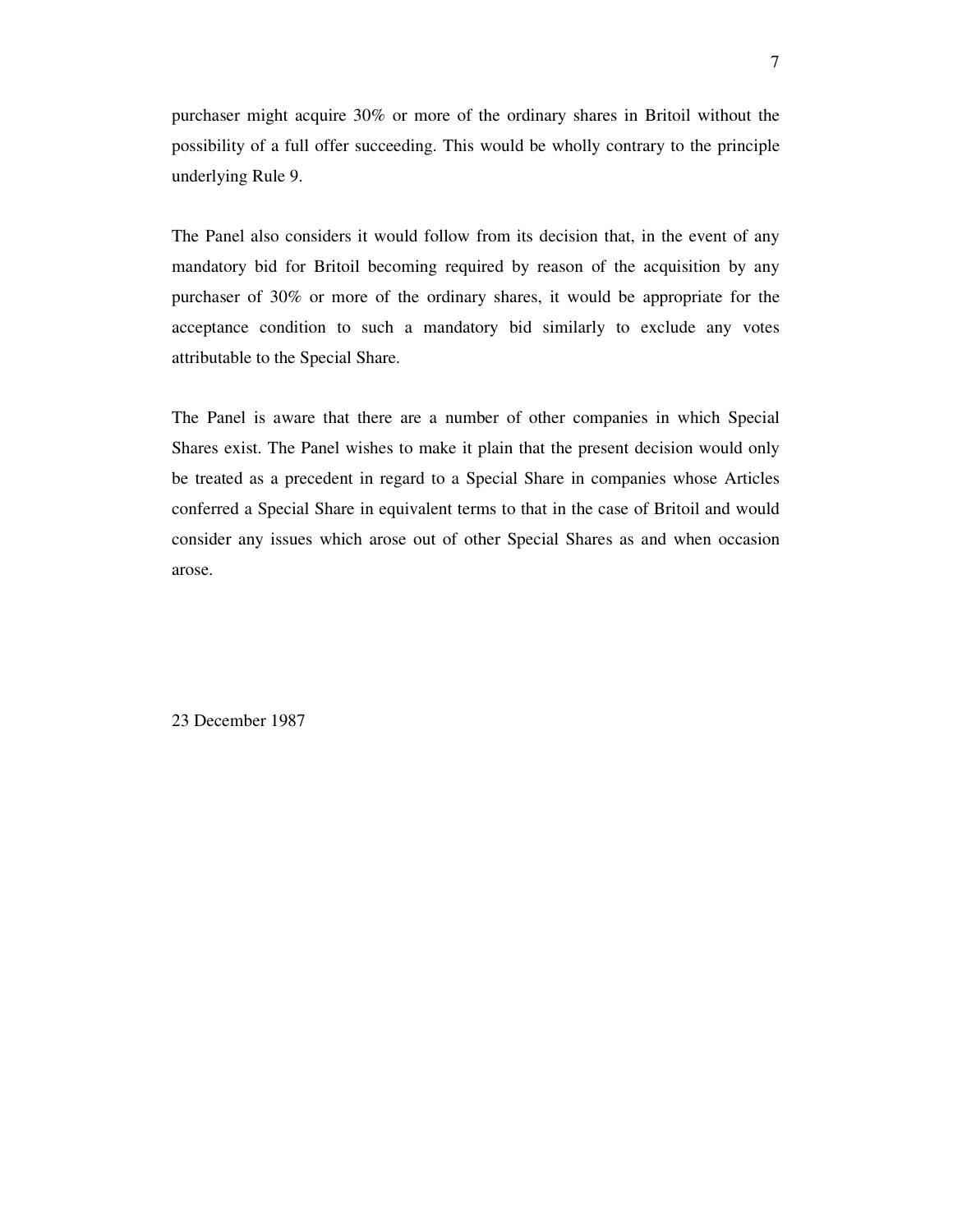## **SECTION G. THE VOLUNTARY OFFER AND ITS TERMS**

### **RULE 10. THE ACCEPTANCE CONDITION**

- 10 It must be a condition of any offer for voting equity share capital which, if accepted in full, would result in the offeror holding shares carrying over 50% of the voting rights of the offeree company that:—
	- (a) the offer will not become or be declared unconditional as to acceptances unless the offeror has acquired or agreed to acquire (either pursuant to the offer or otherwise) shares carrying over 50% of the voting rights attributable to the equity share capital; and
	- (b) the offer will not become or be declared unconditional as to acceptances unless the offeror has acquired or agreed to acquire (either pursuant to the offer or otherwise) shares carrying over 50% of the voting rights.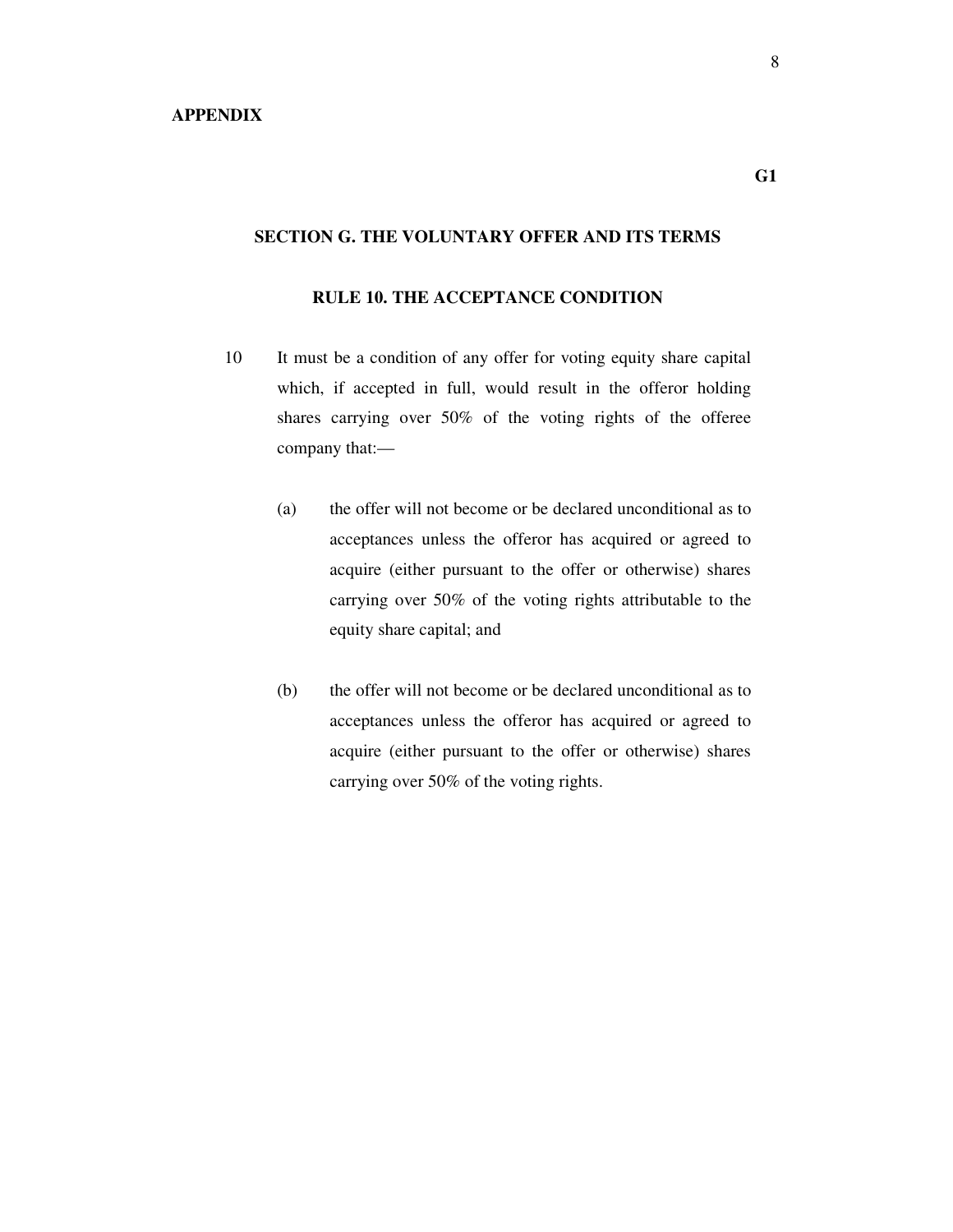#### **SECTION F. THE MANDATORY OFFER AND ITS TERMS**

## **RULE 9**

# 9.1 **WHEN IT IS REQUIRED AND WHO IS PRIMARILY RESPONSIBLE FOR MAKING IT**

Except with the consent of the Panel, where:—

- (a) any person acquires, whether by a series of transactions over a period of time or not, shares which (taken together with shares held or acquired by persons acting in concert with him) carry 30% or more of the voting rights of a company, or
- (b) any person who, together with persons acting in concert with him, holds not less than 30% but not more than 50% of the voting rights and such person, or any person acting in concert with him, acquires in any period of 12 months additional shares carrying more than 2% of the voting rights,

such person shall extend offers, on the basis set out in Rules 9.3, 9.4 and 9.5, to the holders of any class of equity capital whether voting or non-voting and also to the holders of any class of voting non-equity share capital in which such person or persons acting in concert with him hold shares. Offers for different classes of equity capital must be comparable; the Panel should be consulted in advance in such cases.

**F1**